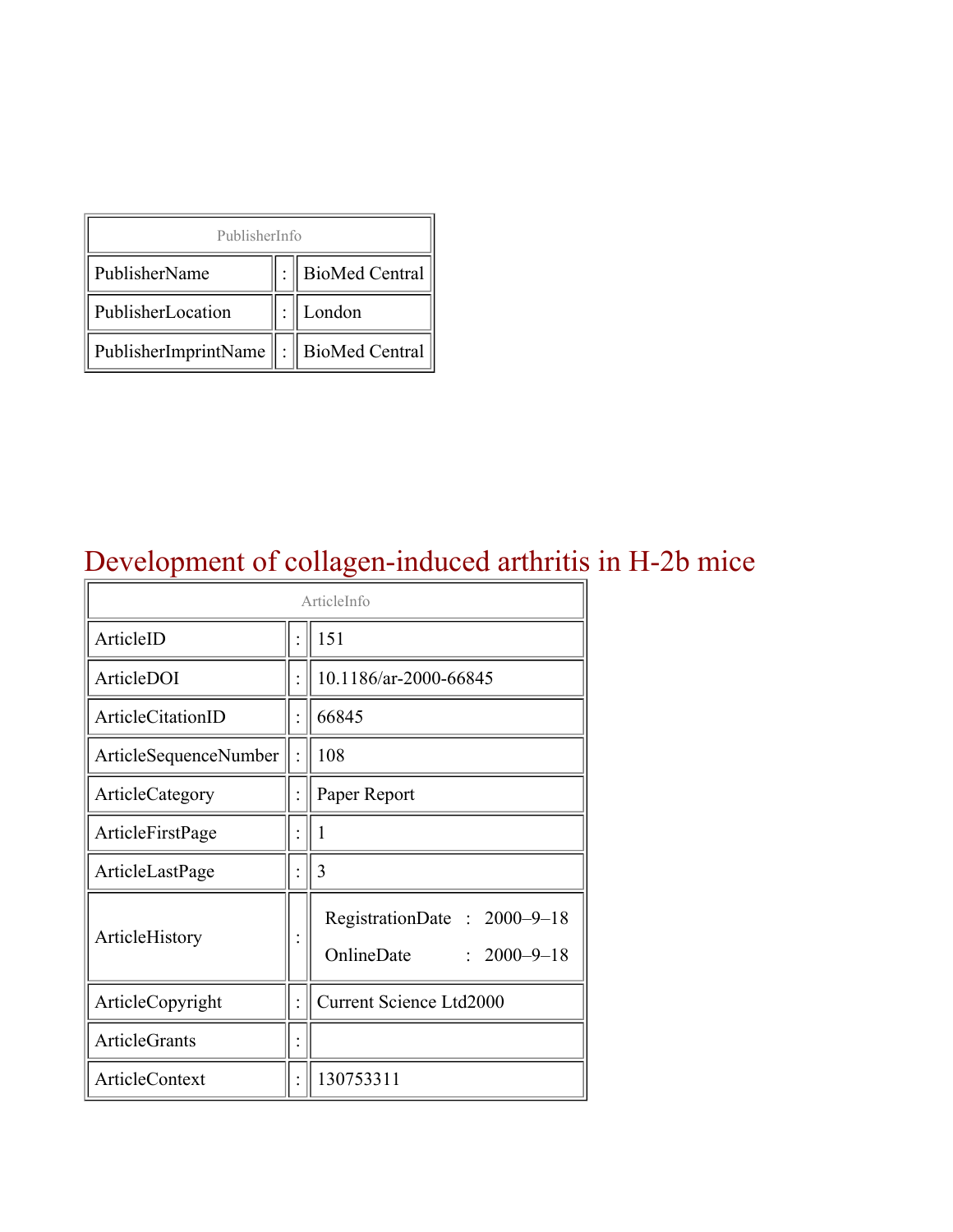Aff1 CNRS, Strasbourg, France

#### Keywords

Autoimmunity, *in vivo* animal model, knockout, MHC, rheumatoid arthritis, transgenic

## Context

Various studies have shown that the incidence of CIA is linked to the H-2 haplotype of the mouse strain, with H-2q mice being the most sensitive and H-2b mice being amongst the least sensitive strains. These observations are validated by the linkage of human RA with various MHC class II alleles. Various approaches using gene-knockout (KO) strategies have been tested in order to elucidate the precise mechanisms of CIA progression. However, the genetic background of most KO mice (B6 or 129 strains) carry H-2b, a putative CIA-resistant haplotype, thereby hampering any substantial progress using this model. Normally, CIA is induced by two injections of CII, the first injection via the intradermal route (id) with complete Freund's adjuvant (CFA) and the second one 21 days later via the intraperitoneal (ip) route without any adjuvant. However, this approach has several limitations, and the severity and frequency of arthritis are variable even in H-2q mice.

To re-examine the protocol of CIA induction and to develop CIA responsiveness in H-2b mice derived from mice with a B6 genetic background.

# Significant findings

CIA was induced in D1 mice with a success rate of 90-100%, 30-35 days after immunisation. Mice with an H-2b background developed CIA with an incidence of 60-70% by day 60 after immunization. In B6 mice, CIA reached a maximum incidence 10 days later than in to D1 mice, but the clinical score was maintained up to 100 days after immunization. The CIA histopathology was similar in B6 and D1 mice and anti-CII antibodies were detectable in both strains. However, some differences were observed in the isotype of the anti-CII antibodies and the levels of anti-CII antibodies in B6 mice were generally lower than those in D1 mice. These results suggest that B cells are less important for CIA in B6 mice. However, B cell deficient mice with a B6 genetic background were resistant to CIA induction showing the importance of B cells. Finally, T cell proliferation to CII was similar in B6 and D1 mice. Moreover, depletion of CD4<sup>+</sup> T-cells inhibited CIA induction in both strains, thus confirming the importance of T